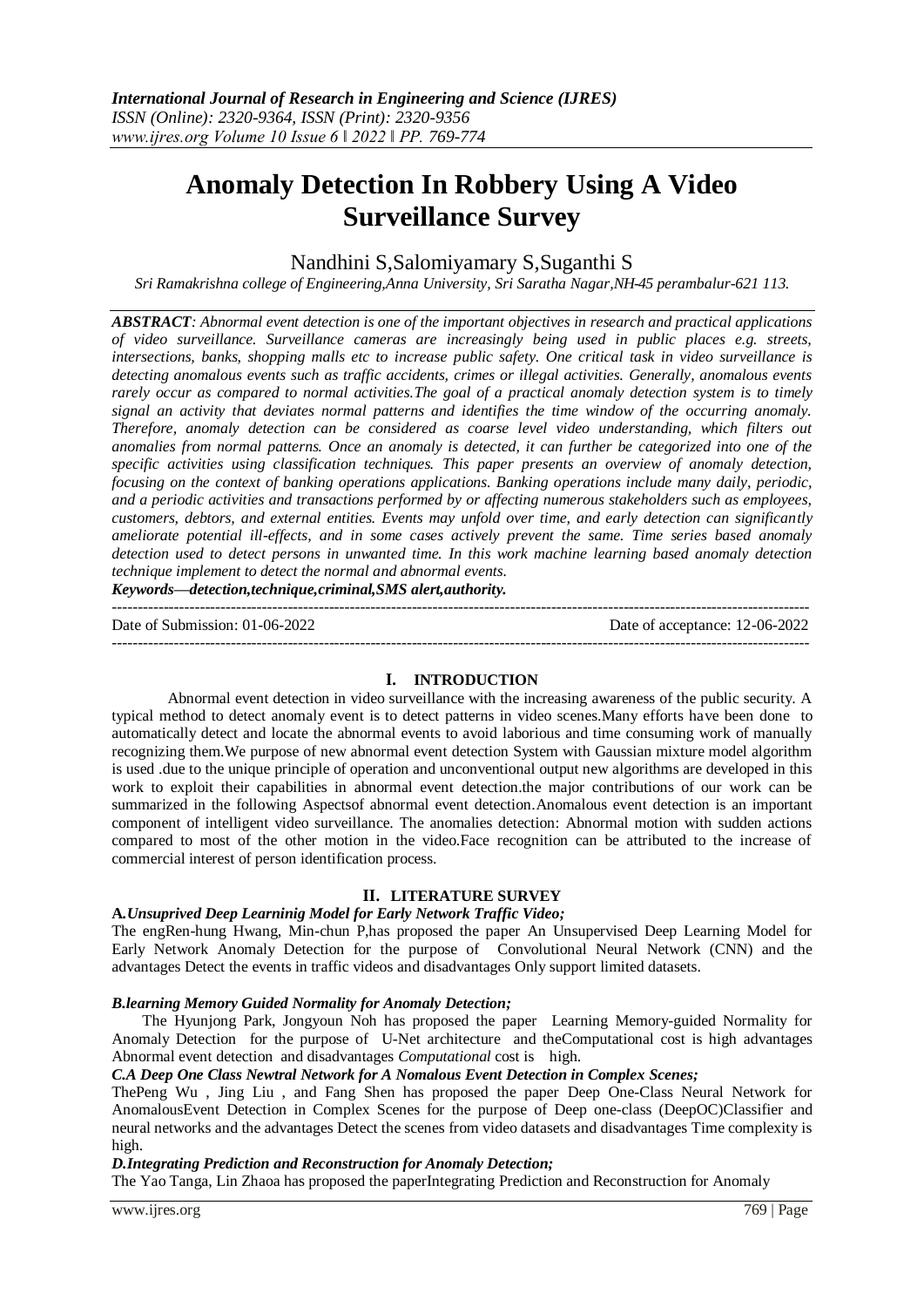Detection for the purpose of Integrating prediction scheme And the advantages Find difference values from imagedatasets and disadvantages Does not support realtimeenvironments.

#### **E.Social Network Model for Crowed Anomaly Detection and localization;**

The Riema Chaker has proposed the paper Social Network Model for Crowd Anomaly Detection and Localization for the purpose of Proposed Social Network Model (SNM) approach on a set of benchmark crowd analysis video sequences and the advantageLocate the abnormal events from images and disadvantages Need to implement large image datasets.

#### **III.EXISTING SYSTEM**

Extrapolation of anomalous data from format-compliant encrypted bitstreams for the detection of abnormal activity. The data size of the macroblock (in bits), the macroblock (MB) partition mode, and the amount of motion vector difference are all estimated quantities acquired from the bitstream structure and codeword structure in this technique (MVD). For compression, most video encoding frameworks use prediction and compensation. The majority of the background and normal contents are accurately predicted, resulting in modest MBs (a few bits). Anomaly motion requires more bits in the video bitstream than normal motion because it is "unexpected" and usually signifies rapid motion. The anomaly regions are brighter than the typical regions, indicating that the anomaly consumes more bits in the bitstream. All of the sudden spikes in MB size are due to an abnormality, especially when multiple objects are moving normally in a single frame. In various anomaly detection techniques, MV is a feature that is widely used. Traditional MV feature extraction algorithms are not applicable for our scheme since MVs are encrypted in the encrypted video. We offer a new parameterestimated MV feature extraction approach. The MV is made up of two pieces in the video bitstream: the expected MV and the MVD. The difference between the current MV and the expected MV is the MVD. The MVD's size represents the amount of motion information it contains. The expected MV in the encrypted bitstream is jumbled in our application case. Although the MVD is encrypted as well, the codeword length is kept constant to ensure that the encrypted bitstream format is compatible with the video decoder.

#### **Disadvantages;**

- $\triangleright$  Only implement image to image matching.
- $\triangleright$  Performance is less at the time of abnormal detection in encrypted video frames.
- $\triangleright$  Fail to simultaneously utilize the rich information and relationship between still images.<br>
Need additional hardware system to detect abnormal event
- Need additional hardware system to detect abnormal event.

## **IV.PROPOSED SYSTEM**

The proposed system focuses on establishing a Smart Camera that watches bank activities, can detect any type of suspicious conduct, and thieves may be followed using motion and time-based face detection. If a suspicious face is seen at an inconvenient hour, the Smart Camera will send an alarm message to the security department automatically. The message specifies the type of warning that has been created, as well as image sharing when a face has been recognized, along with a web link to the live image, so that security can be prepared appropriately. The usual Gaussian mixture model employs the following strategy: We update the background model by the learning rate for each pixel in the new image if the pixel is well described by any of the K Gaussian distributions; otherwise, we replace the least probable distribution with a new distribution with the current value as its mean value, a high variance at first, and a low priority weight. The Gaussian mixture model is an on-line learning method that may update the background model in response to changes in the environment, such as lighting. A Gaussian Mixture Model is a weighted sum of Gaussian component densities that is a parametric probability density function. And also use the HAAR Cascade algorithm to detect faces and send alert to admin.



Fig1.Architecture of proposed system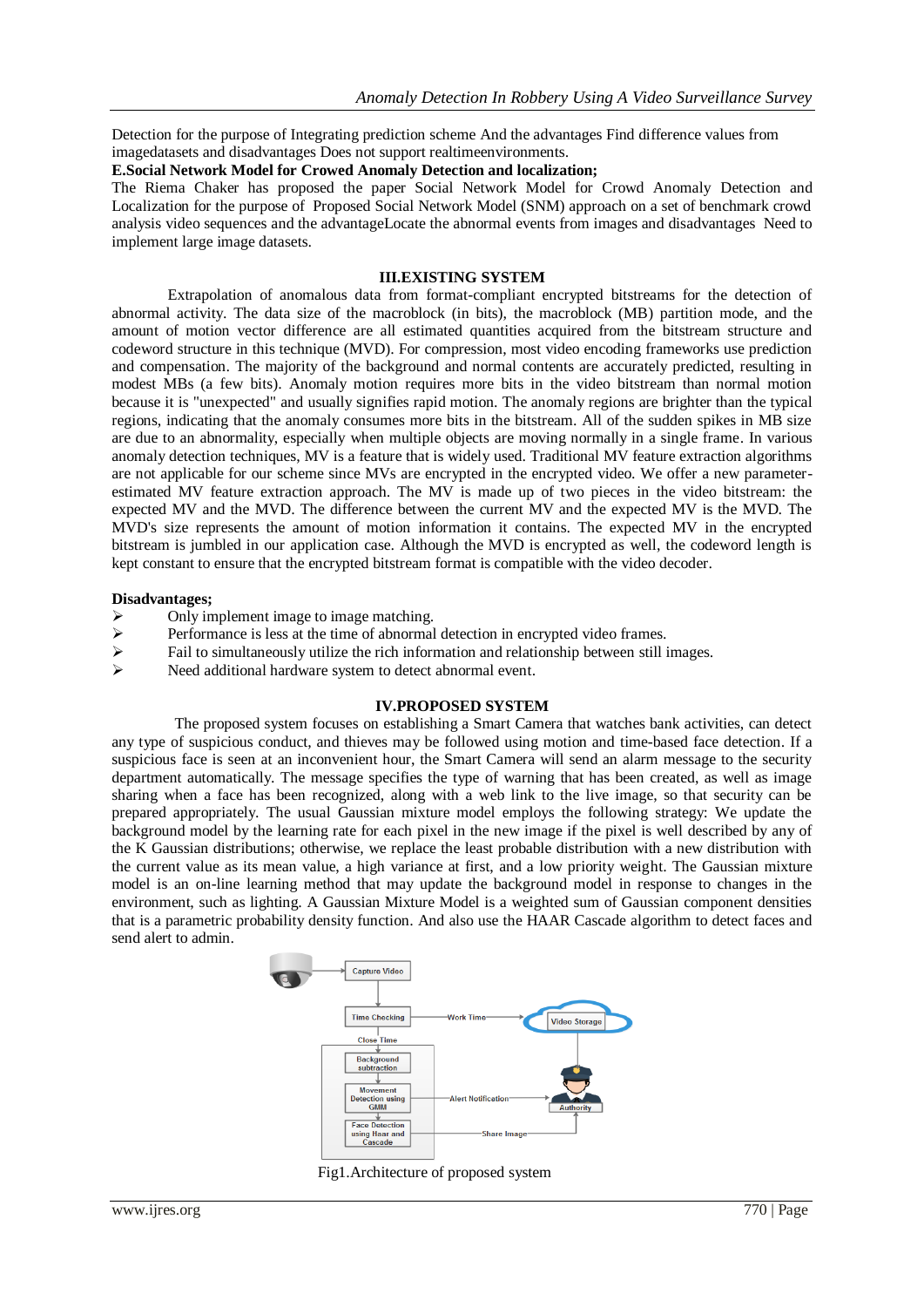## **Advantages:**

- $\triangleright$  Build the relationship between the unbalanced distributions of still images and video clips of different quality
- Complexity is low and performance is high.
- $\triangleright$  Low time consuming for detection and provide alerts.

#### **V.MODULE**

- Video Capturing Framework
- Set Time based Storage
- **Movement Detection**
- Face Identification
- Send Alert Intimation

## **A.Video Capturing Framework**

In this module propose a Surveillance Camera based theft detection along with tracking of thieves. Here use image processing to detect theft and motion of thieves in Surveillance Camera footage.This system concentrates on object detection.The security personnel can be notified about the suspicious individual committing burglary using Real-time analysis.

## **B.Set Time based Storage**

Admin should set the time for predicting abnormal activities based on unwanted time period. This module takes input from the Human Detection by surveillance camera. When the human enters into the system it checks the timer to measure the time. When the predefined time limit for human detection is reached, the system sends the alert mail to the admin. Motion Behavior of the human is analyzed in front of the system. The first step is by acquiring video images from CCTV. Those images will be used for motion detection process. If a motion is detected, the information of time stamp and images with detected motion will be stored. The captured time value should check with database to predict normal or abnormal activity.

## **C.Face Identification**

The first step is by acquiring video images from CCTV.Those images will be used for face detection process. We have utilize the human nature that human will have at least small amount of features based on face boundary movements. We can get this information easily because dealing with video sequence by which the whole sequence of the object's movements can be obtained.

## *D.***Send Alert Intimation.**

The automatic detection of abnormal activities can be used to alert the related authority of potential criminal or dangerous behaviors, such as automatic reporting of a person. In proposed system unknown event alert send to the predefined contact numbers regarding particular officers. Here also implement image sharing for easy identification of criminals.

## **VI.ALGORITHM**

- Gaussian Mixture Model
- Haar Cascade Algorithm

# **A.Gaussian Mixture Model**

Anomaly detection is viewed as a statistical binary decision problem, where by observing x one must decide if it is a background pixel ( hypothesis) or a target pixel ( hypothesis). Further, it is assumed that background consists of N different clusters  $(i = 1, 2, ..., N)$  corresponding to different ground cover types. The generic cluster is modeled as Gaussian distributed and its p.d.f. is:

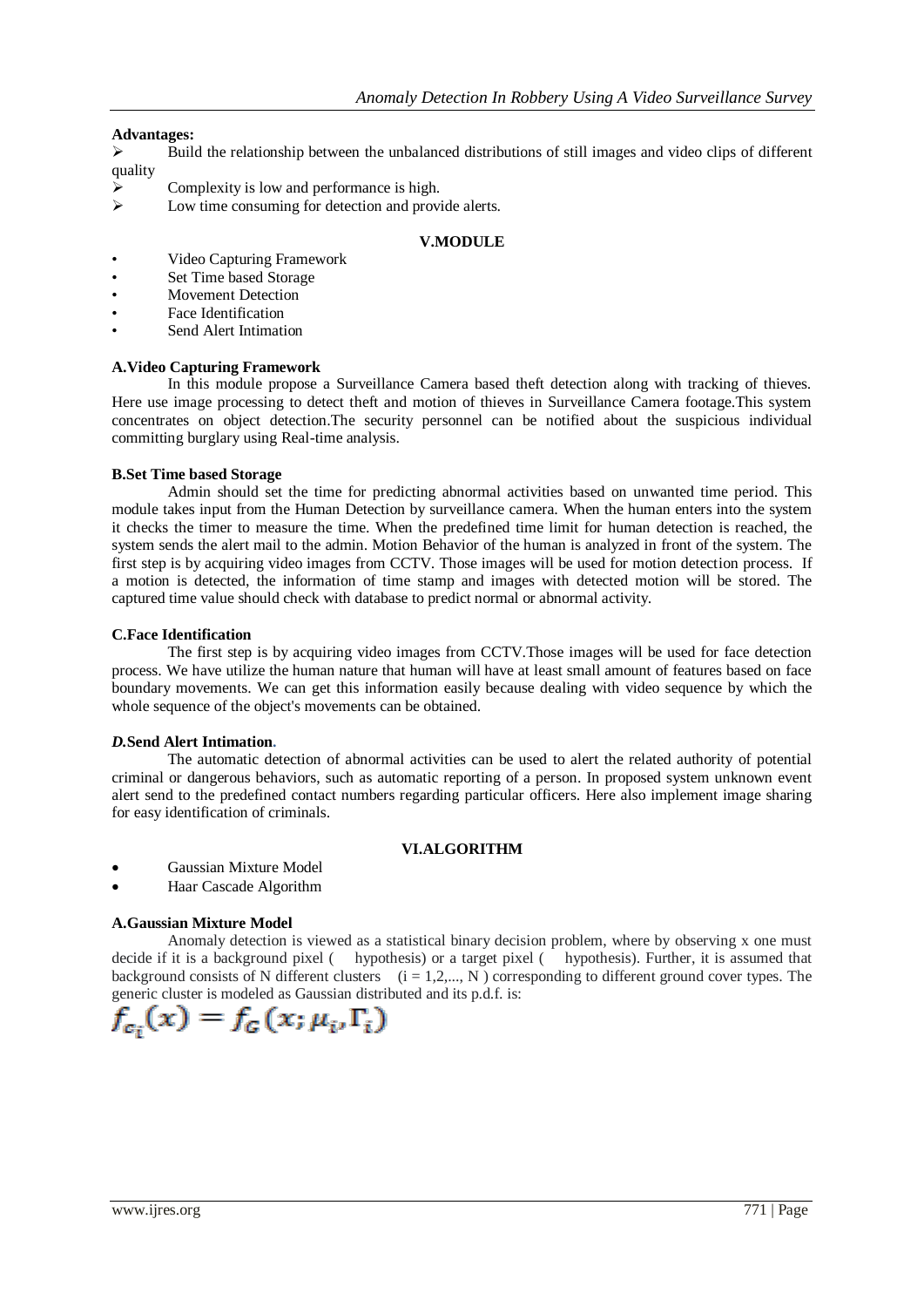$f_G(x;\mu_{\epsilon}, \Gamma_{\epsilon})$  denotes the multivariate Gaussian p.d.f. with mean vector and covariance matrix **B.Haar Cascade Athlgorim**

- Step 1: Read the face boundaries from video frames
- Step 2: Boundary values are constructed as feature vectors
- Step 3: Predict the tangent vector
- Step 4: Calculate distance values from query frames with still images
- Step 5: If distance value is equal to zero or less than the minimum means, match found
- Step 6: Otherwise send alert about unknown person

# **VII.IMPLEMENTATION**

# **A.Motion Detection**

| Motion Detection |  |                         |  | $\Box$ | $\times$ |
|------------------|--|-------------------------|--|--------|----------|
|                  |  | <b>Motion Detection</b> |  |        |          |
|                  |  | <b>Start</b>            |  |        |          |
|                  |  |                         |  |        |          |
|                  |  |                         |  |        |          |
|                  |  |                         |  |        |          |
|                  |  |                         |  |        |          |
|                  |  |                         |  |        |          |

## **B.Find Object**

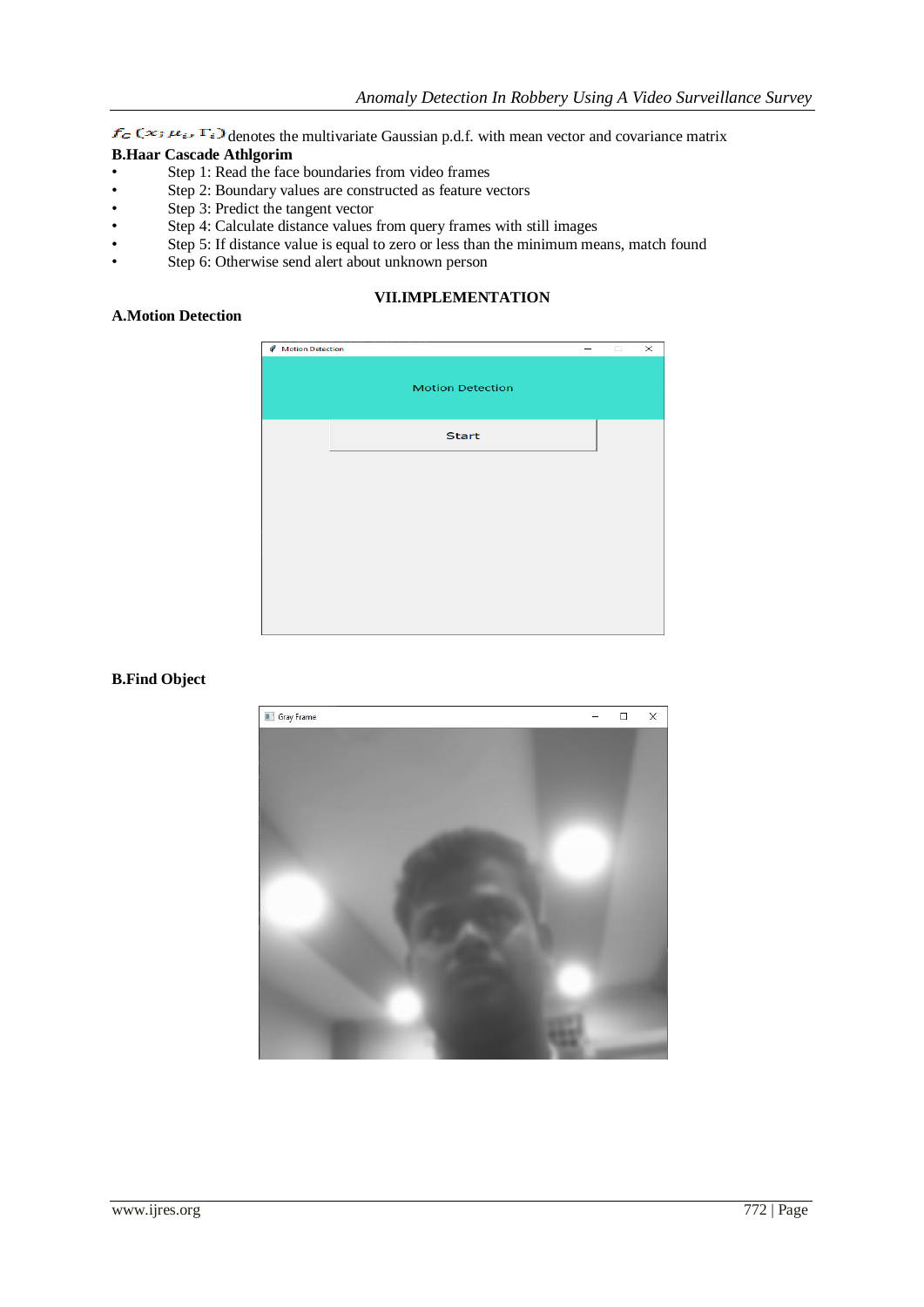## **C.Send message to authority**



**D.Face detect**



#### **E.Send alert to through mail**



### **VIIICONCLUSION**

Proposed system focuses on implementing a Smart Camera based anomaly detection which monitors the activityin the banks, it can detect any sort of suspicious behaviour, and the thieves would be tracked on the basis ofmotion and the face detection approach based on unwanted time period.If any such suspicious action is detected at unwanted time, the Smart Camera will automatically send an alert message to the security